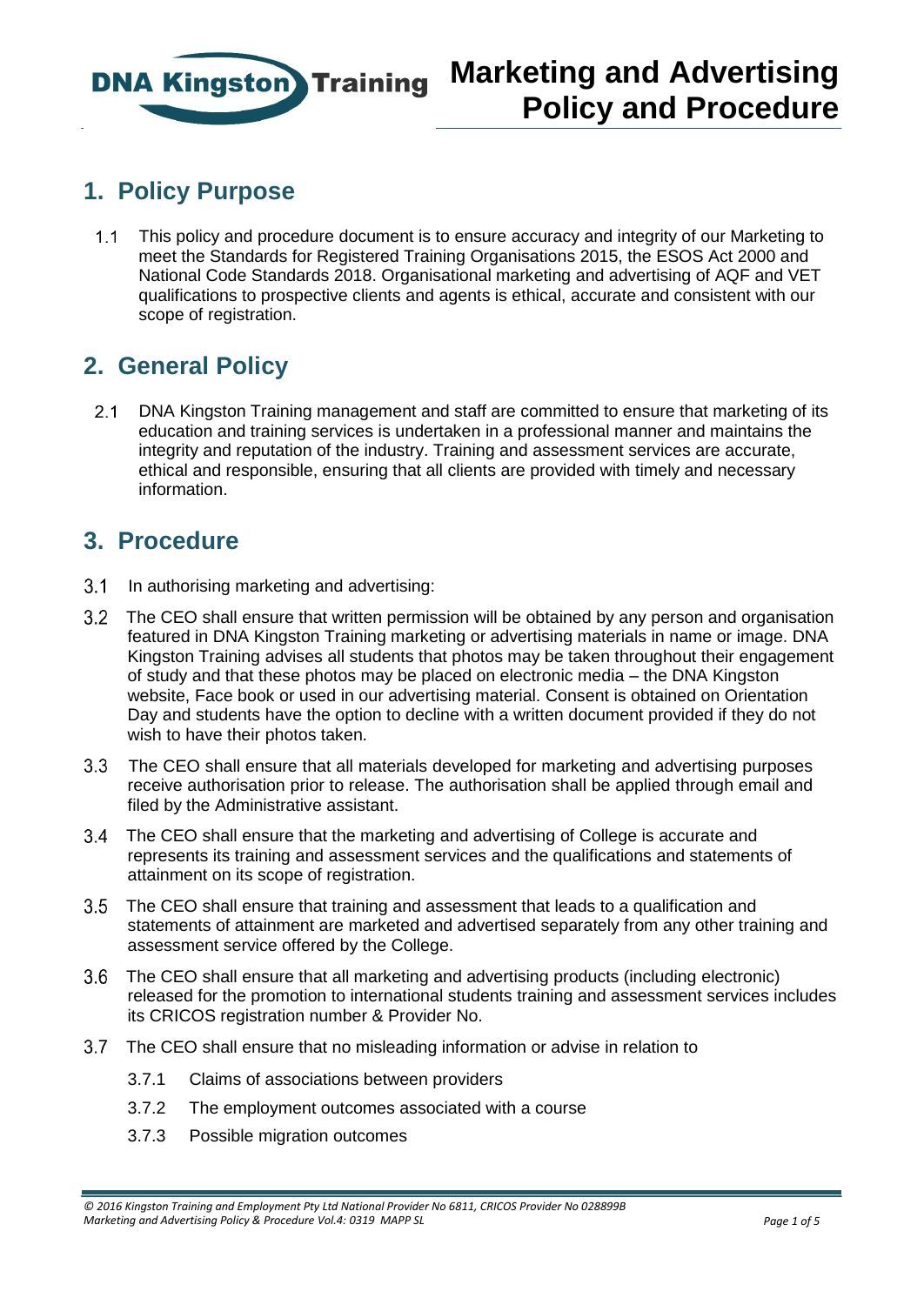

# **Marketing and Advertising Policy and Procedure**

- 3.7.4 Any other claims relating to the registered provider, it's course or outcomes associated with the course.
- The CEO shall ensure that all adjustments/upgrades to marketing and advertising, are reviewed regularly and information to Agents and other bodies attaining information are updated accordingly. This will be in accordance to DNA Kingston Trainings Procedure and Policy of ensuring maintaining changes and dissemination of information through the Organization.

### **4. Advertising in News Papers / Magazines / Electronic Media**

- Advertisements to be place in newspapers, magazines or electronic media are to be signed off by the CEO and quality assured by the Compliance Manager.
- Advertisements require different considerations regarding International Student advertising and Local Student advertising.
- 4.3 DTWD logos, CRICOS and Provider logos may be required.
- 4.4 Sponsor logos will require written permission, prior to use.
- 4.5 Information in adverts needs to be accurate and current.
- All course name as per current training package arrangements, need to be in full with the correct course codes.
- 4.7 Legal name of company must also be presented on adverts.
- 4.8 Budgets are required and marketing plans considered with these advertising projects, which is to be approved by CEO. Financial Manager keeps record and accountable for advertising costs and budgets.
- Photo permission evidence needs to be accepted, filed and placed in data base.
- Adverts are filed in the data base, along with any editorial documentation, for future reference and review. This includes for filing- Face book advertising, radio, magazine, brochures, newspaper and other electronic media.

# **5. Use of Logos**

 The use of other company logos is only used when permission has been accepted in writing. The use of the National Recognised Training logo is only utilised in accordance with its conditions of use.

# **6. Additional note**

 Due to Machinery of Government changes, all outdated references have been changed in our documents, with the exception of direct quotes from the National Code 2018. Outdated references have been replaced. Editorial changes have not been made to the National Code 2018, as it is a Legislative Instrument. Outdated references will be completed when legislation is updated in the future.' (Source: AEI website)

*<sup>© 2016</sup> Kingston Training and Employment Pty Ltd National Provider No 6811, CRICOS Provider No 028899B Marketing and Advertising Policy & Procedure Vol.4: 0319 MAPP SL Page 2 of 5*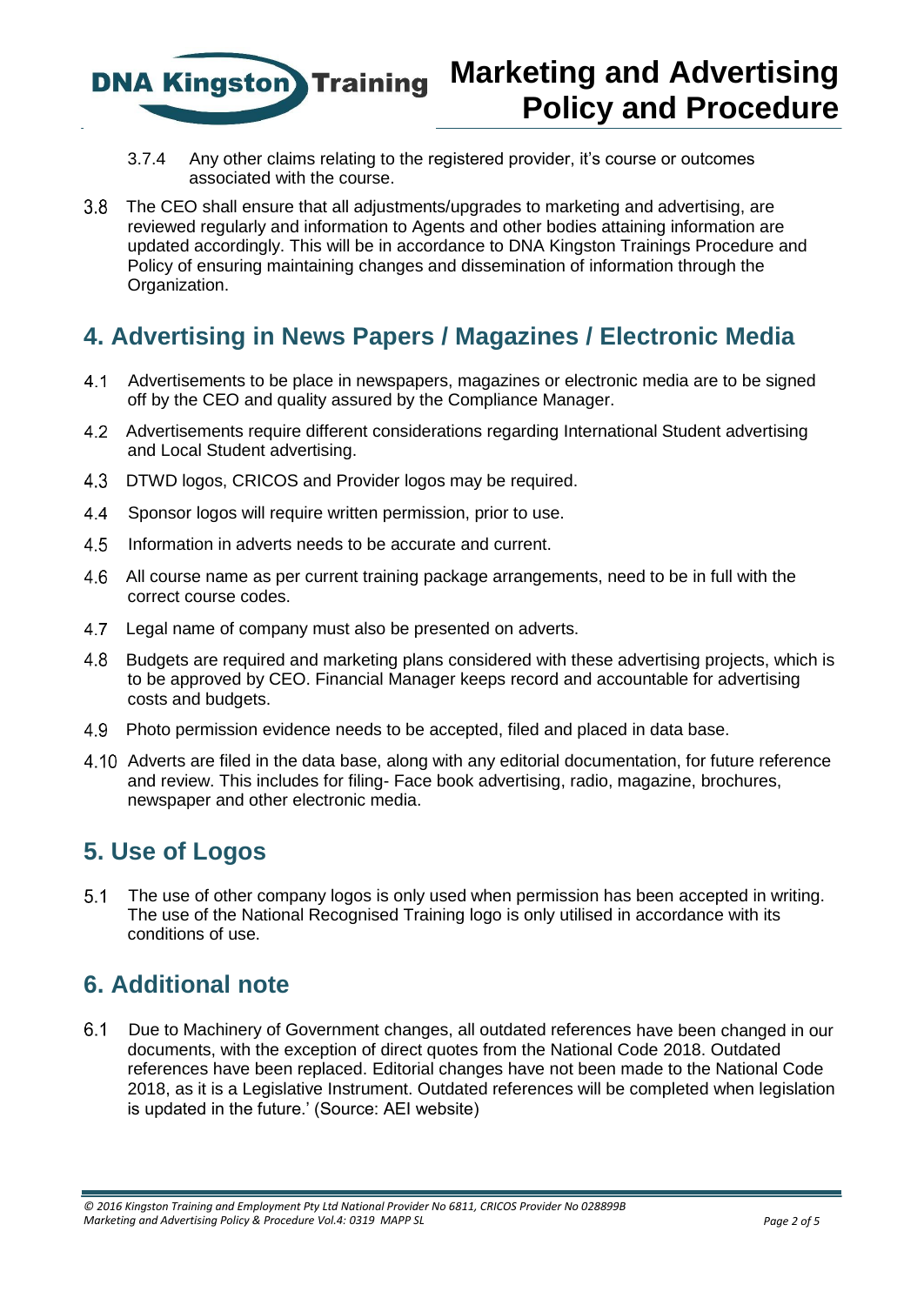

#### **7. Developing Marketing and Promotion Material Procedure**

- All codes are to be included, including the Provider and CRICOS numbers
- 7.2 Version control updated
- 7.3 Company name is written correctly to include PTY LTD.
- Locations of training are identified and correctly addressed
- Website address is accurate and both websites are consistent
- Course duration and days are identified
- 7.7 Information in material complies with Standard 1 of the National Code.
- 7.8 Fees are updated and current
- Course codes and information regarding courses relates to current Training Package arrangements (Refer to Transition policy and procedure)
- 7.10 Correct use and permission attained if required of appropriate logos
- 7.11 All new marketing material is QA, checked by Compliance Manager.
- 7.12 New marketing material once approved or updated, is to be documented on the Marketing Materials database
- Copies of any advertising/marketing invoices are to be forwarded to the College Manager
- 7.14 New Brochures are to be forwarded onto Education/Migration Agents and documented on data base
- 7.15 Final sign off by CEO is recorded Date and SL
- 7.16 Information disseminated through the College of changes.

#### **8. Review**

- Marketing and promotional material is reviewed annually for accuracy and efficiency at Management and Marketing meetings.
- Request for changes are documented, drafts developed and quality assured by the Compliance officer and finally signed off by the CEO.
- Marketing and Promotion policies and procedures must be followed in the development or changes to advertising and marketing material.

#### **9. Administration**

- This policy and related documentation is accessible by students on the College website.
- Staff will be advised of this policy and related procedures via email and staff information sessions.

*<sup>© 2016</sup> Kingston Training and Employment Pty Ltd National Provider No 6811, CRICOS Provider No 028899B Marketing and Advertising Policy & Procedure Vol.4: 0319 MAPP SL Page 3 of 5*